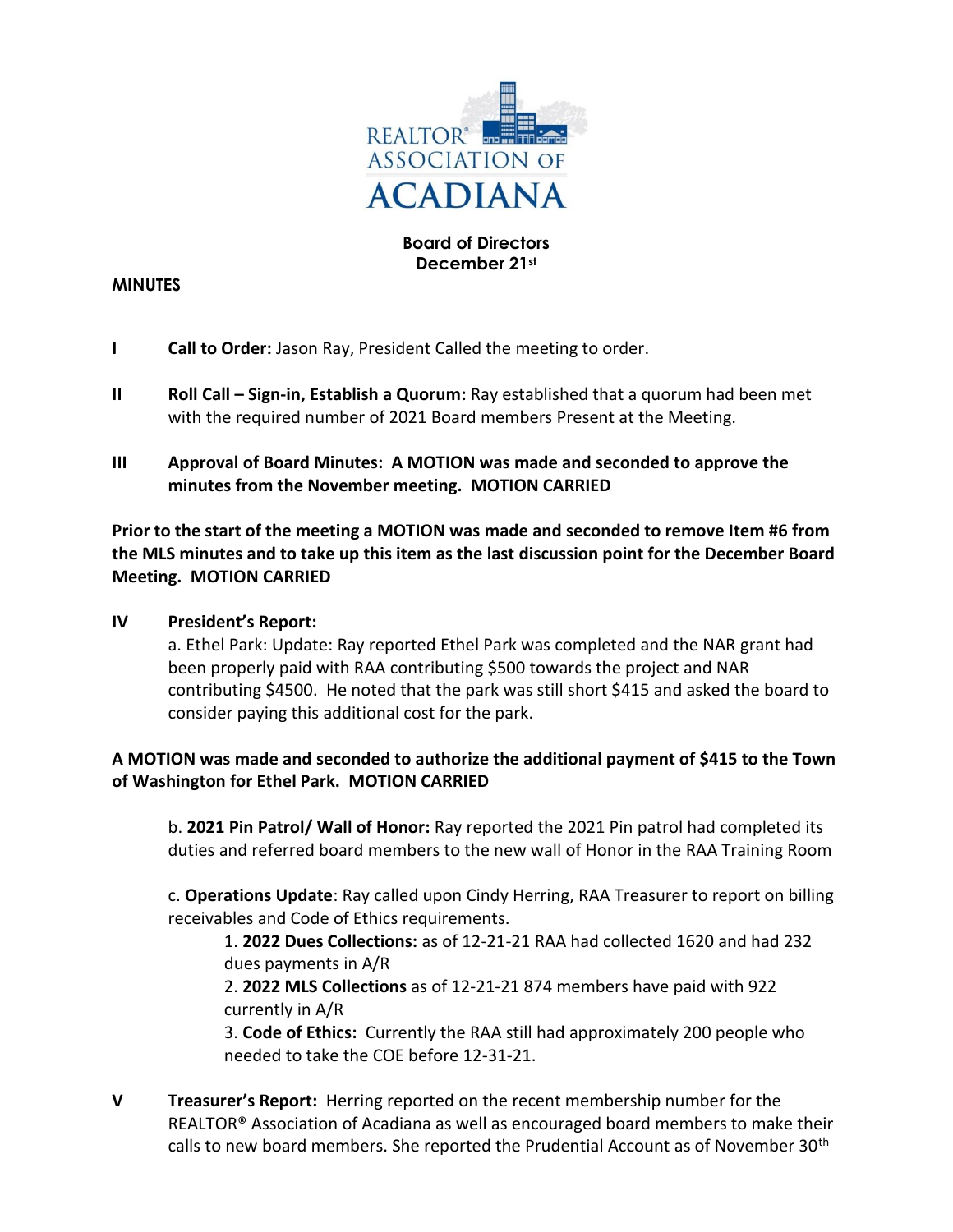was at \$780,047.73. She then reviewed the November financials for the REALTOR® Association of Acadiana and RAA Properties.

She then discussed the RAA's contractual relationship with the Daily Advertiser noting that the board had been discussing this topic for several months and at a recent meeting of the Budget & Finance Committee they recommended sending the Daily Advertiser a 60 Notice of Cancellation to the current contract. The board discussed this item.

# **A MOTION was made and seconded to have the RAA General Counsel send to the Daily Advertiser the 60 Day notice of cancellation as required by the current contract. MOTION CARRIED**

Herring then reported on her and Susan Holliday's research and pricing for a new CPA firm. She reviewed several options and recommended a change to Sam Lolan with Castaing, Hussey & Lolan, LLC.

A MOTION was made and seconded to approve the REALTOR® Association of Acadiana and RAA Properties contract with CPA firm, Castaing, Hussey & Lolan, LLC for its financial review and tax return for 2021. MOTION CARRIED

## **VI Committee Reports:**

a. **YPN**: Tyler Albrecht- Albrecht reported on the recent YPN Morning Buzz for December, Naughty or Nice which had over 60 attendees. He noted he was concluding his time as Chair of YPN and that Charles Ditch would assume the position in 2022.

b. **MLS**: Lindsey Fitzgerald: Fitzgerald reviewed the minutes of the December 2021 MLS Minutes with the Exception of Item number 6 regarding the Committee's decision to join ROAM. A Motion was made and seconded to approve the MLS Committee Minutes as presented with the exception of item #6.

Ray then called upon Reid Smith to present on the MLS Consolidation task Force's recommendation that the RAA Board consider joining ROAM, LLC.

The Members assembled ( 2021 RA Board Members, 2022 RAA Board Members and members of the MLS Committee) entered into a robust discussion about the MLS Consolidation Task Force's recommendation.

Members of the 2021 RAA Board of Directors voted by Secret Ballot on Item # 6 of the December MLS Committee Minutes which stated: To accept the MLS Consolidation Task Force recommendation to join ROAM MLS contingent upon RAA Board of Directors review & further due diligence**. The MOTION Failed.**

A Subsequent Motion was made and seconded to have presentations from Greater Southern MLS and ROAM which would disclosure contract and operating agreements to the 2022 RAA Board of Directors. **This MOTION Failed.**